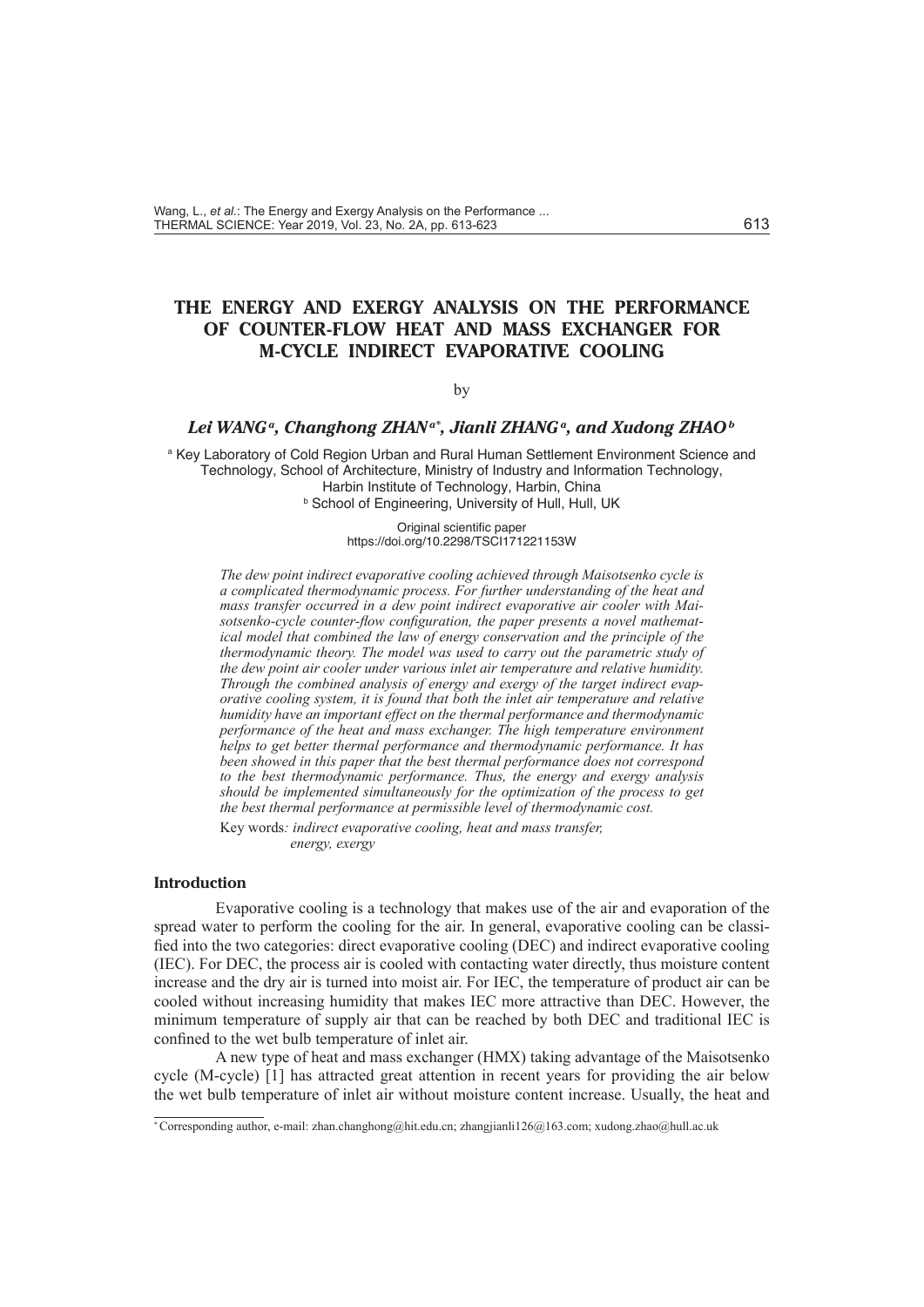mass transfer characteristics and performance of the HMX are investigated through numerical simulations [2-6], experiments [7, 8], and analytic methods [9-11]. However, the most of the previous studies made use of the mathematical models that were sourced from the First law of thermodynamics and neglected the existence of the energy quality and irreversibility of the thermodynamic process. Nevertheless, the exergy analysis, known as the Second law method, can characterize the irreversibility of the heat and mass transfer processes within the HMX and fulfill of the incompleteness of the energy analysis alone. In conjunction with exergy analysis, the energy applied can be utilized better and HMX design can be oriented towards a possible state of thermodynamic perfection.

Few researchers have made efforts to study on the exergy analysis of this type of HMX, but over the past few years, a lot of studies have been carried out on the evaporative systems assisted with exergy and energy analysis. Bejan [12] derived the exergy expressions for moist air and water, and investigated the thermal performance of an adiabatic evaporative cooling process by exergy analysis. Lu *et al*. [13] performed the exergy analysis on evaporative condenser and cooling tower using an ozonation system. It was shown that the exergy analysis could provide better clarity of explanation for performance than the energy analysis. Ren *et al*. [14] evaluated the thermodynamics performance of four schemes of evaporative cooling by selecting saturated outdoor air as dead-state. The results showed that the regenerative evaporative cooling had the highest profit and the wet bulb effectiveness had a significant impact on improving the exergy efficiency. Muangnoi *et al*. [15] developed a validated model for studying the exergy characteristic of air and water through the counter flow cooling tower height. The results revealed that the evaporative heat transfer plays a dominated role in exergy of moist air and the exergy destruction is highest at the bottom of the cooling tower. Furthermore, they [16] carried out the exergy analysis of the cooling tower in various inlet air conditions and the fixed water condition based on the validated numerical model. Santos *et al*. [17] presented numerical simulation of the air washers under a variety of inlet air conditions, water temperature, and air washer length. The numerical simulation indicated that the best thermal comfort for the intake air is not agreement with the best condition for thermodynamic performance. Qureshi and Zubair [18] conducted exergetic analysis on the thermal performance of counter flow cooling towers and evaporative cooling heat exchangers, and the results showed that the exergy efficiency of all the systems increased with the inlet wet bulb temperature rising. Taufiq *et al*. [19] carried out the exergy analysis of the direct evaporative cooling system in a Malaysian building, demonstrating that the method was well suited for analyzing energy consumption. Saravanan *et al*. [20] theoretically performed the energy and exergy analysis on cooling tower using an ozonation system. From the results showed that the inlet air wet bulb temperature was the most important parameter through the analysis. Moien *et al*. [21] studied the exergy analysis of the direct, indirect, and direct/indirect evaporative cooling based on the experimental results for six cities in Iran, respectively. The results obtained showed that the cities of Bam, Tehran, and Yazd as well as their associated climates, respectively, used direct, indirect, and direct/indirect evaporative cooling reasonably. Wang and Li [22] proposed a validated numerical model and conducted a parametric study of the counter flow cooling tower with the Second law analysis. It was found that the exergy parameters were susceptible to the cooling efficiency when it is firmly near 1.0 at lower water to air rates. Caliskan *et al*. [23] compared and analyzed the exergetic performance of three traditional air cooling system and the novel M-cycle system under twelve different reference temperatures ranging from –5 ℃ to 50 ℃. The obtained results showed that exergy efficiency of the novel system was highest when the reference temperature was higher than 23 ℃. Zhang *et al*. [24] defined a novel parameter unmatched coefficient for exergy anal-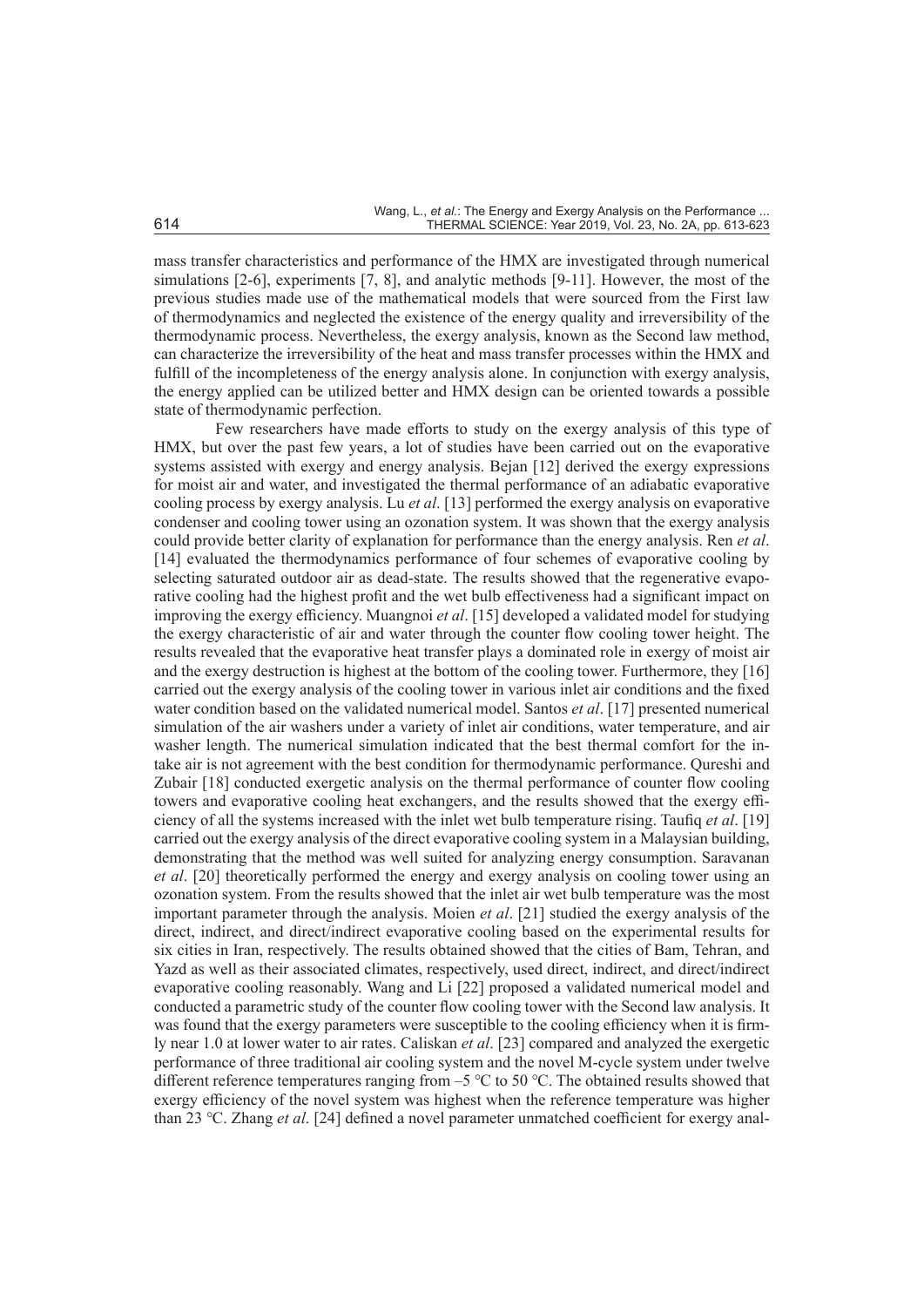ysis between water and humid air. It was concluded that exergy efficiency raised and exergy destruction decreased when the parameter was close to 0.

Accordingly, to overcome the shortfall in the theoretical study of this type of exchanger and to further enable optimization of the exchanger performance, the paper has presented an exergy analysis for the dew point counter-flow IEC that was built based on the principle of the exergy theory, and mass-energy conservation theories, thus leading to better evaluate the thermodynamic performance of the HMX for dew point IEC. Based on this model, some key characterization parameters of energy efficiency and thermodynamic perfection, such as cooling capacity, dew point effectiveness, exergy efficiency, and so on, have been investigated under different operational conditions. The results of the study will be of significant importance in terms of better understanding of the energy and exergy transfer processes inside and improving cooling performance and energy efficiency of such apparatus.

# **Mathematical model for counter-flow HMX**

# *Description of counter-flow HMX*

A dew point counter-flow HMX of IEC, which is designed on the M-cycle principle as illustrated in fig. 1, normally comprises of numerous fibrous sheets that are stacked together with the support of the paralleled studs. One side of each sheet is applied with a water-proof coating, thus each forming a dry surface (coating side) and wet surface (uncoated side) for the channels of the HMX. Dry surfaces of two adjacent sheets are opposed to form numerous dry channels separated by the air guides. Whilst the wet surfaces of the two adjacent sheets are also opposed to form numerous wet channels separated by the air guides.

During operation, the primary air-flows in the dry channel and part of its outlet flow is employed as the secondary air, which flows in the adjacent wet channel in reverse direction.



The plate's surface of wet channel is wetted by water, resulting in the sensible heat transfer caused by temperature difference and mass transfer caused by water vapor pressure difference between the wet surface and secondary air. The primary air is cooled without contacting water directly, thus humidity ratio remains unchanged.

#### *Heat and mass transfer model*

Normally, a counter-flow HMX of dew point IEC consists of numerous dry channels and wet channels separated from each other by partition panels. Therefore, a representative cell element of the exchanger, which comprises half the height of a dry channel, a plate and half the height of a wet channel, is selected as shown in fig. 2. The model was employed to each individual element, and then the temperature and moisture distribution within the cell element can be obtained. The following reasonable assumptions were made to simplify the developed model: the flow is incompressible and in steady-state, the outer surface is thermally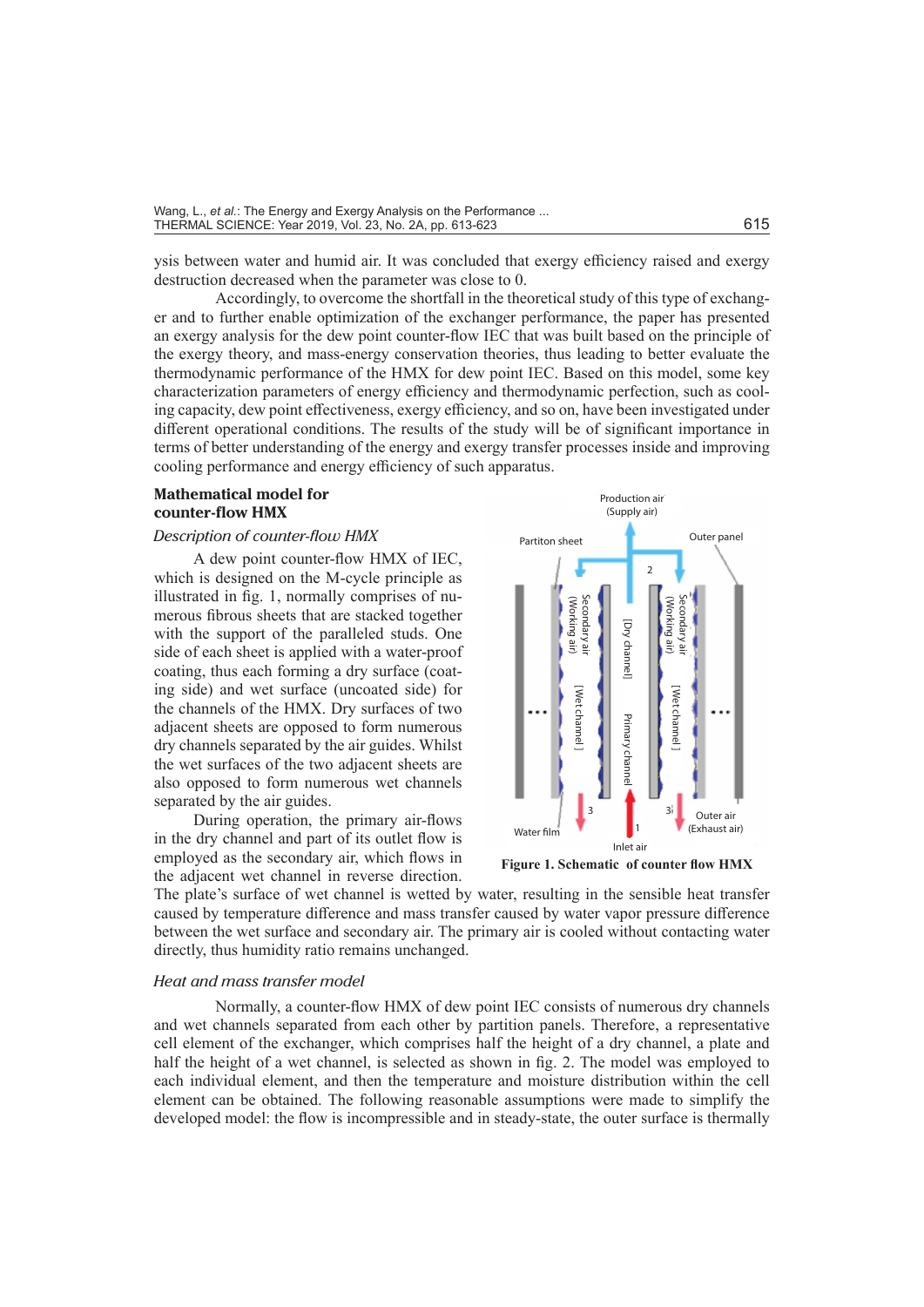

**Figure 2. Cell control element applied for calculation**

isolated from the surroundings, the heat and mass transfer coefficient of moist air conforms to the Lewis relation, and the Lewis number is assumed to be equal to one. The water film is distributed uniformly across the wet channel, and the thermal resistance of water film and the thermal conductivity of the plate are neglected [25].

Figure 2 shows the cell control element of the counter-flow dew point IEC. Based on the previous assumptions, the energy balance in the dry channel can be written:

$$
dq = -\frac{m_{p}}{2}c_{p,a} dt_{p} = h_{p}(t_{p} - t_{w})dA
$$
 (1)

The energy balance equation for the secondary air and water film of wet channel is expressed:

$$
\frac{m_s}{2} \mathrm{d} i_s = -[h_s(t_w - t_s) + i_v h_m(W_{w, \text{sat}} - W_s)] \mathrm{d} A \quad (2)
$$

The mass balance equation for the secondary air and water film of wet channel can be described by the following equations:

$$
\frac{m_s}{2} \mathrm{d}W_s = -h_m (W_{\text{w,sat}} - W_s) \mathrm{d}A \tag{3}
$$

$$
\frac{m_s}{2} \mathrm{d}W_s = -\mathrm{d}m_w \tag{4}
$$

The convective mass transfer coefficient is expressed as a function of the convective heat transfer coefficient and the Lewis number [26]:

$$
\frac{h}{h_m} = \rho c L e^{2/3} \tag{5}
$$

Due to the relatively small channel size and low velocity in dry and wet channels, the air streams can be treated as laminar flow. The thermal entry length for the laminar airflow in the channel can be calculated from [27]:

$$
l_{\text{th}} = 0.05 D_h \text{RePr} \tag{6}
$$

The Nusselt number [28] in the entry region can be calculated using the following empirical correlation:

$$
Nu = \frac{\frac{7.54}{\tanh\left(2.264Gz_D^{-1/3} + 1.7Gz_D^{-2/3}\right)} + 0.0499Gz_D \tanh\left(Gz_D^{-1}\right)}{\tanh\left(2.432\text{Pr}^{1/6}Gz_D^{-1/6}\right)}\tag{7}
$$

$$
Gz_D = \frac{D_h}{x} \text{RePr} \tag{8}
$$

For a fully developed laminar flow, the Nusselt number [28] is constant as following:

$$
Nu = 8.235\tag{9}
$$

The sensible heat transfer in the wet channel is expressed: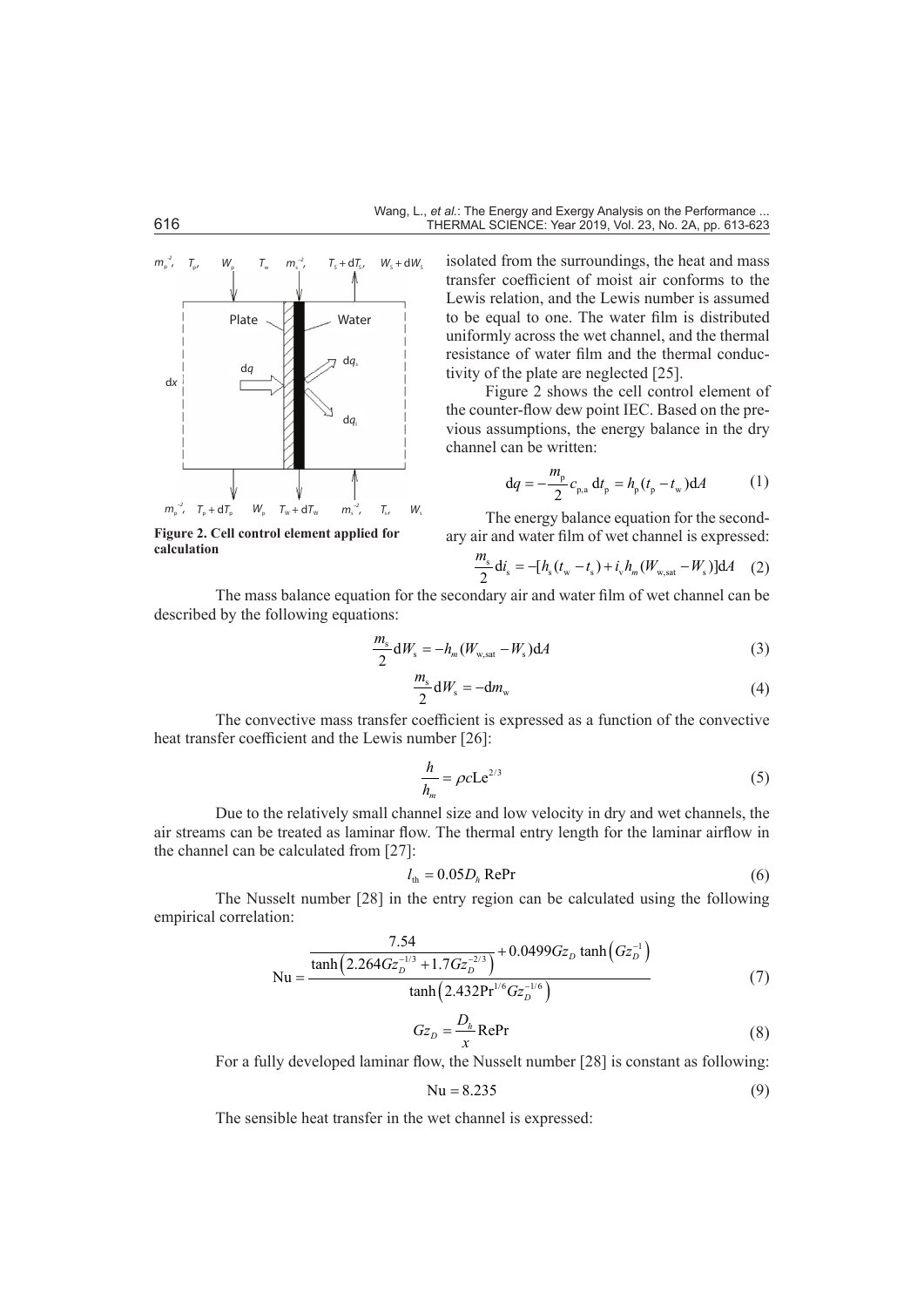Wang, L., *et al.*: The Energy and Exergy Analysis on the Performance ... THERMAL SCIENCE: Year 2019, Vol. 23, No. 2A, pp. 613-623 617

$$
dq_{sen} = h_s(t_w - t_s) dA = -\frac{m_s}{2} c_{s,a} dt_s
$$
 (10)

The energy balance equation for the cell control element is given:

$$
\frac{m_{\rm p}}{2}c_{\rm p,a}dt_{\rm p} + \frac{m_{\rm s}}{2}dt_{\rm s} + m_{\rm w}c_{\rm w}dt_{\rm w} + c_{\rm w}t_{\rm w}dm_{\rm w} = 0\tag{11}
$$

Equations  $(1)-(3)$ ,  $(10)$ , and  $(11)$  are a set of equations describing the heat and mass transfer process in the counter-flow HMX of dew point IEC.

The dew point effectiveness is an important index to evaluate the cooling performance of the HMX of dew point IEC, and the mathematical expression can be written:

$$
\eta_{dp} = \frac{t_{p,db,in} - t_{p,db,out}}{t_{p,db,in} - t_{p,dp,in}}
$$
(12)

Besides, the primary air is cooled at the constant moisture content, the cooling capacity can be expressed:

$$
Q = m_{\rm f} c_{\rm p,a} (t_{\rm p,db,in} - t_{\rm p,db,out})
$$
\n(13)

The local resistances of air flow and power consumption of the pump in the system are neglected. The theoretical fan power of the system can be expressed as:

$$
p = \Delta P_{\rm p} V_{\rm p} + \Delta P_{\rm s} V_{\rm s} \tag{14}
$$

The Newton Raphson iteration method was employed to solve these coupled discrete equations in engineering equation solver environment. The grid independence test was performed under the specified conditions with the cell number increasing from 30-50. The trial computation results showed that the change of supply air temperature is within 0.04 ℃. Taking into consideration both accuracy of the solution and computing time, thirty cell control elements were distributed along the air-flow direction.

# **Numerical validation**

By solving the coupled equations previously stated, the air temperature and humidity ratio of each cell control element were calculated to obtain the performance of the counter-flow HMX of dew point IEC. The model was further validated with published experimental data from [29].

Woods and Kozubal [29] carried out an experiment study on a counter flow HMX of dew point IEC and the temperature of primary outlet air was measured. The physical sizes (channel length, channel width, channel height of dry channel, and wet channel) of the HM were 500 mm, 500 mm, 1.85 mm, and 2 mm, respectively. Table 1 presents the experimental data compared with numerical results under the different inlet air conditions. It is found that the maximum discrepancy between the numerical results and experimental data for the outlet temperature of primary air is about 0.93℃ and the maximum relative error is 6,3%. Through the previous analysis, it is apparent that the numerical results agree well with the experimental data and the present model is able to provide a reasonable accuracy at predicting the thermal performance of the dew point IEC.

# **Calculation method of exergy**

The exergy in the air-conditioning process reaching thermal, mechanical and chemical equilibriums with the atmospheric environment can be written:

$$
e_{t} = e_{th} + e_{me} + e_{ch} \tag{15}
$$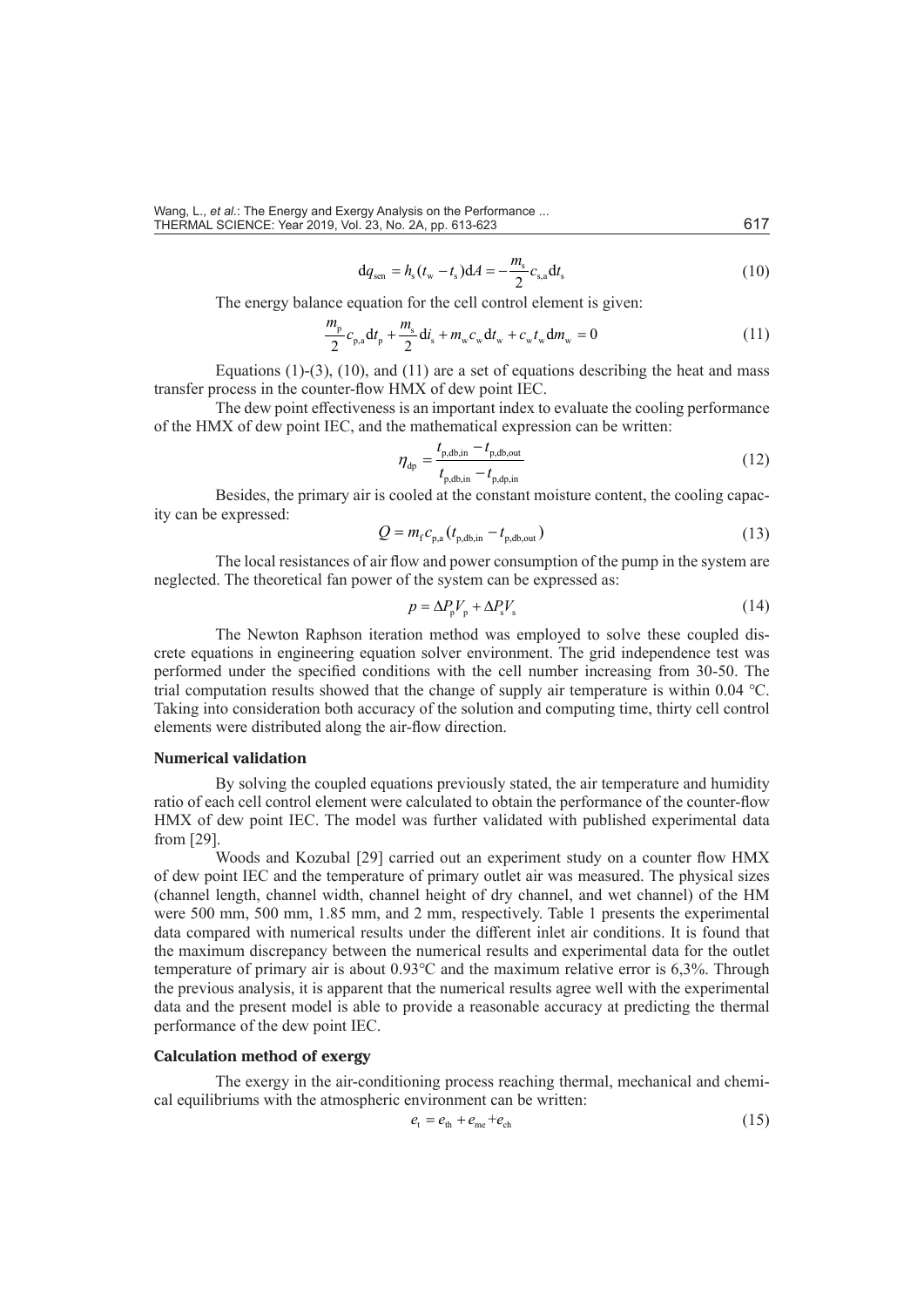| Test $#$       |                                  |                            |                 |                                  | $t_{p,out}$ [°C] | Discrepancy |        |
|----------------|----------------------------------|----------------------------|-----------------|----------------------------------|------------------|-------------|--------|
|                | $m_{\rm p}$ [kgs <sup>-1</sup> ] | $m_s$ [kgs <sup>-1</sup> ] | $t_{p,in}$ [°C] | $W_{p,in}$ [kgkg <sup>-1</sup> ] | experiment       | simulation  | [%]    |
|                | 0.154                            | 0.046                      | 35              | 0.0034                           | 9.7              | 9.65        | $-0.5$ |
| 2              | 0.154                            | 0.031                      | 35              | 0.0096                           | 18               | 18.2        | 1.1    |
| 3              | 0.154                            | 0.015                      | 35              | 0.0096                           | 24.6             | 25.5        | 3.7    |
| $\overline{4}$ | 0.108                            | 0.032                      | 35              | 0.0095                           | 14.2             | 13.8        | $-2.8$ |
| 5              | 0.154                            | 0.046                      | 35              | 0.0162                           | 19.3             | 20          | 3.6    |
| 6              | 0.154                            | 0.046                      | 28.9            | 0.0097                           | 14               | 14.5        | 3.6    |
| 7              | 0.154                            | 0.046                      | 35              | 0.0099                           | 14.49            | 15.24       | 5.2    |
| 8              | 0.154                            | 0.046                      | 43.3            | 0.0098                           | 14.85            | 15.78       | 6.3    |
| 9              | 0.153                            | 0.015                      | 25              | 0.0107                           | 21.01            | 21.18       | 0.8    |

**Table 1. The numerical results compared with experimental data**

The moist air and water are the only two kinds of fluids involving in the HMX of dew point IEC. The moist air can be considered to be a mixture of ideal gases composed of dry air and water vapor. The exergy of moist air and water can be written:

$$
e_{\rm a} = (c_{\rm da} + Wc_{\rm v})T_0 \left(\frac{T}{T_0} - 1 - \ln \frac{T}{T_0}\right) + (1 + 1.608W)R_{\rm a}T_0 \ln \frac{P}{P_0} +
$$
  
+
$$
+ R_{\rm a}T_0 \left[ (1 + 1.608W) \ln \frac{(1 + 1.608W_{00})}{(1 + 1.608W)} + 1.608W \ln \frac{W}{W_{00}} \right]
$$
(16)

$$
e_{\rm w} = [i_{\rm w}(T) - i_{\rm w}(T_0)] - T_0 [s_{\rm w}(T) - s_{\rm w}(T_0)] - R_{\rm v}T_0 \ln \varphi_0
$$
\n(17)

The selection and definition of the dead state condition is very important for exergy analysis. Usually, a steady-atmospheric state is selected as the reference environment. However, when the atmospheric air is unsaturated, it still has available energy. Such a humid air process will allow the water diffuse into the unsaturated air spontaneously and ultimately reach the saturated state. Therefore, the dead-state is defined as saturated outdoor air in this paper.

The process is adiabatic with no work delivered, so the exergy balance for the HMX represented by fig. 1 is calculated:

$$
(m_1e_{1,a} + m_{w,i}e_{w,i}) = (m_f e_{2,a} + m_3 e_{3,a}) + I
$$
\n(18)

In the process of heat and mass transfer, added moisture to air is considered as an input quantity of water. Equations (16) and (17) is substituted into eq. (18) to acquire the exergy destruction. The Second law exergy is an important index to evaluate the cooling performance, the rational exergy efficiency is defined:

$$
\eta_{\rm e} = 1 - \frac{I}{(m_{\rm l}e_{\rm l,a} + m_{\rm w,i}e_{\rm w,i})}
$$
(19)

For free energy involving in the service system, the exergy efficiency ratio is defined as an important index to evaluate the effective use of the purchased available energy. The exergy efficiency ratio is defined:

$$
EER_{ex} = \frac{m_{f}e_{1,\text{a},\text{th}}}{(m_{1}e_{1,\text{a},\text{me}} + m_{3}e_{3,\text{a},\text{me}})}
$$
(20)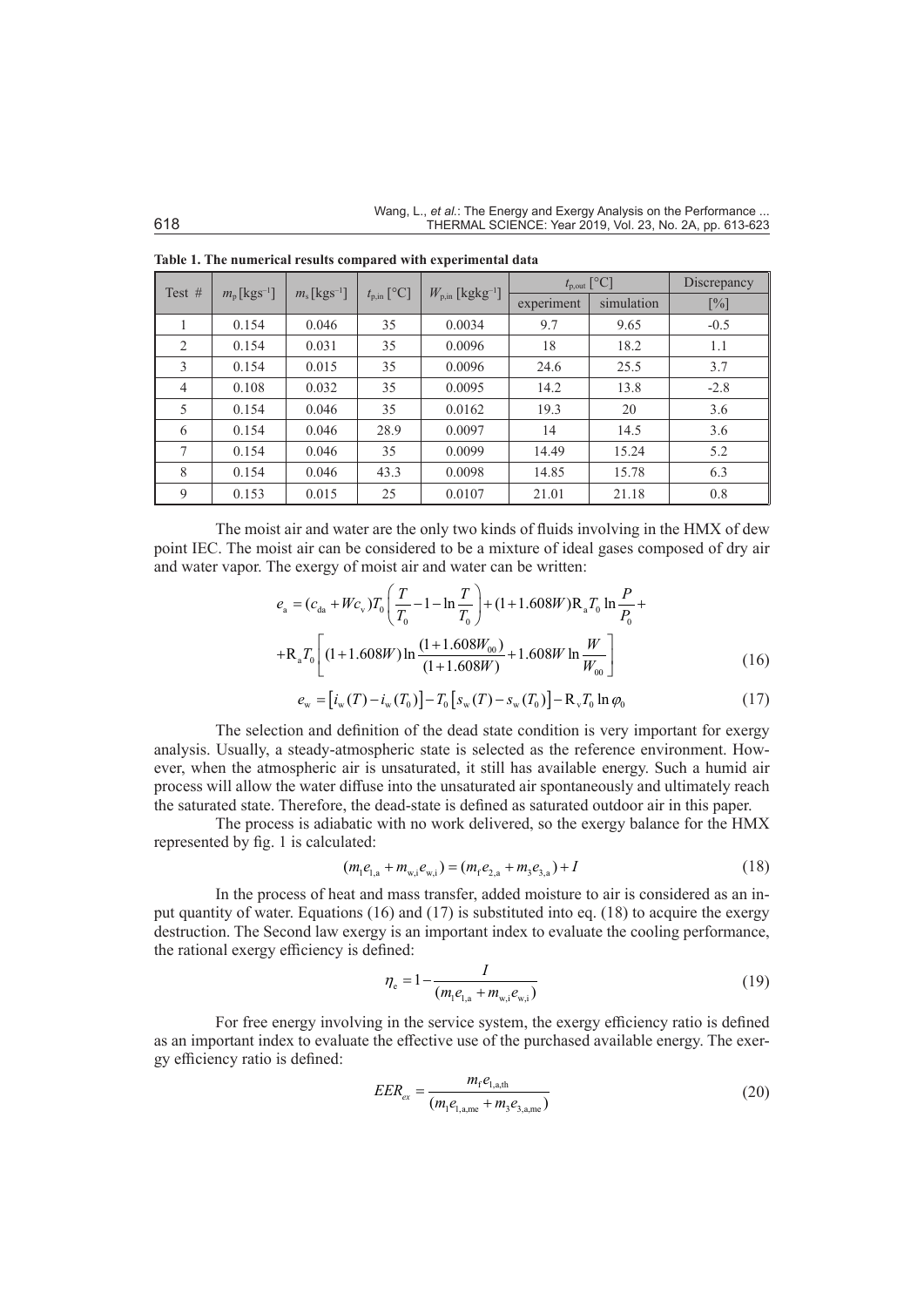### **Simulation results and analyses**

Employing the previous model, the performance of a counter flow HMX of dew point IEC were numerically investigated in this section. The dimensions of the counter flow HMX are set initially to  $1.0 \times 1.0 \times 0.1$  m<sup>3</sup>. The start-up conditions for simulation applied to the study are listed in tab. 2.

**Table 2. Pre-set structural and operational conditions for simulation**

| Channel | Channel              | Channel              | Wall      | Inlet air                 | Inlet air                            | Inlet air            | Working   |
|---------|----------------------|----------------------|-----------|---------------------------|--------------------------------------|----------------------|-----------|
| length  | width                | gap                  | thickness | temperature               | humidity                             | velocity             | to intake |
| [mm]    | $\lceil$ mm $\rceil$ | $\lceil$ mm $\rceil$ | lmm l     | $\lceil{^{\circ}C}\rceil$ | ratio $\lceil g \cdot g^{-1} \rceil$ | $\mathrm{[ms^{-1}]}$ | air ratio |
| 1000    | 100                  |                      |           | 33.5                      | 8.244                                |                      |           |

### *Exergy transfer in the HMX*

The simulation was begun under the nominal conditions, as shown in tab. 3. For these nominal conditions, the simulation results are presented in tab. 3. It can be seen from tab. 3 that the thermal exergy of inlet air decreases but the chemical exergy remains constant. That is because the product air is cooled with keeping humidity ratio unchanged. In the wet channel, the thermal exergy and chemical exergy of secondary air are both decreasing. It is due to the fact that the dry bulb temperature and humidity ratio of secondary air are both increasing during heat and mass transfer process drawing near the dead-state. Through the process, the thermal exergy and chemical exergy contained in the secondary air are partly removed to the product air but the change of chemical exergy is higher than that of thermal exergy. The mechanical exergy of air both lessens due to the flow resistance in the dry and wet channel. The schematic diagram of the primary and

secondary air exergy analysis is showed in fig. 3. Due to the small pressure drop, the change of mechanical exergy is very small. Thus, the *EER* value (21.6) is greater than one. The total exergy of the primary and secondary air still reduces on account of the irreversibility occurring in heat and mass transfer process.



**Figure 3. The schematic diagram of exergy analysis**

| Air state           | Thermal<br>exergy<br>$[Jkg^{-1}]$ | Mechanical<br>exergy<br>$[Jkg^{-1}]$ | Chemical<br>exergy<br>$[Jkg^{-1}]$ | Total exergy<br>$[Jkg^{-1}]$ | $\eta_{\rm c}$ | $EER_{\alpha r}$ |
|---------------------|-----------------------------------|--------------------------------------|------------------------------------|------------------------------|----------------|------------------|
| Primary air inlet   | 0                                 | 12.9                                 | 1868                               | 1880.9                       |                |                  |
| Supply air          | 459.9                             |                                      | 1868                               | 2327.9                       |                |                  |
| Secondary air inlet | 459.9                             | 4                                    | 1868                               | 2331.9                       | 59.2%          | 21.6             |
| Outlet air          | 62.4                              |                                      | 207.1                              | 269.5                        |                |                  |

| Table 3. Simulation results under the nominal conditions |
|----------------------------------------------------------|
|----------------------------------------------------------|

#### *Effect of inlet air temperature*

Simulations are performed to investigate the influence of inlet air temperature on the thermal performance and thermal performance of the HMX through changing the inlet air tem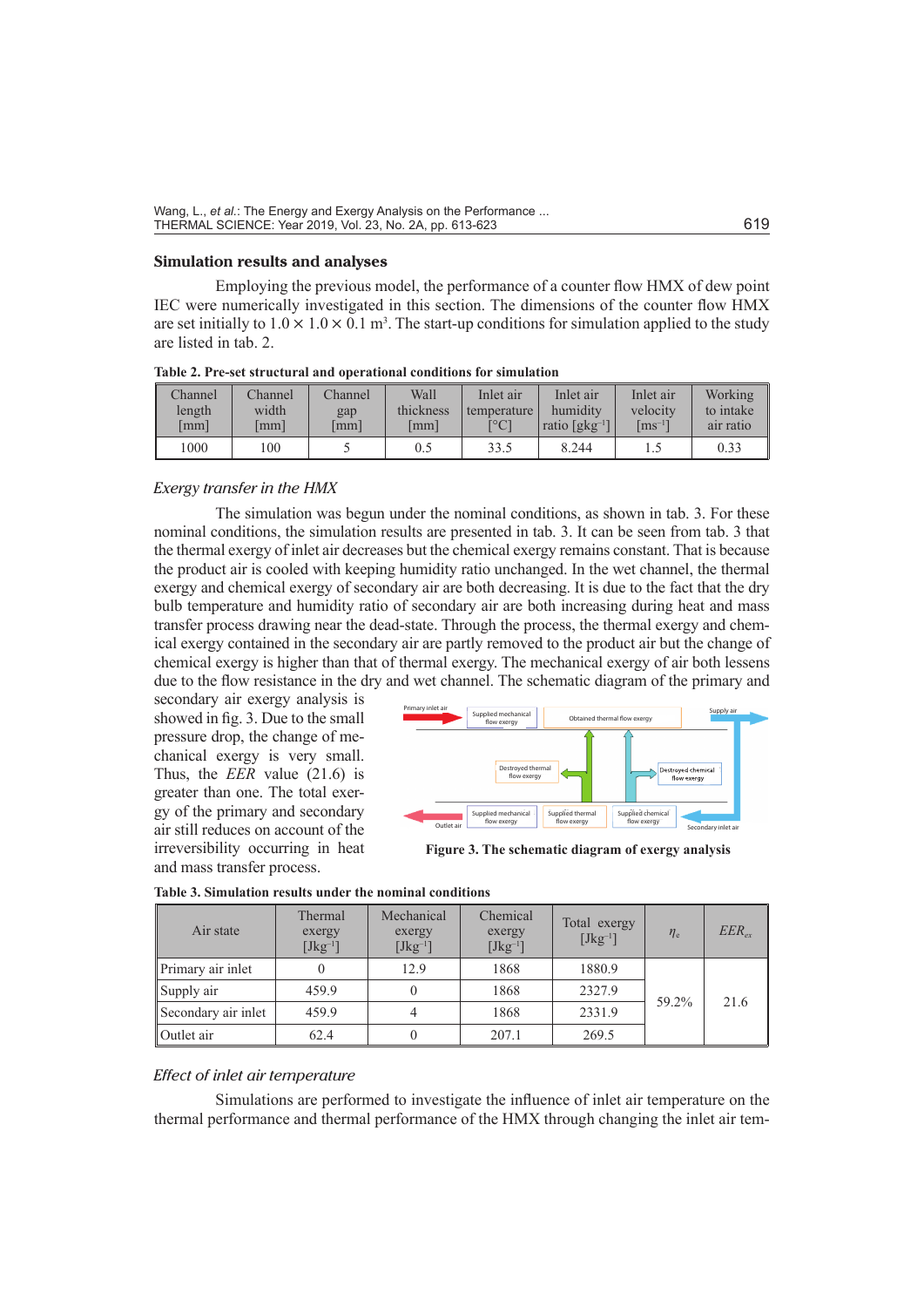perature from 25-45 ℃ while other parameters keep unchanged under the pre-set conditions and the results are presented in figs. 4(a) and 4(b).



**Figure 4. Influence of inlet air temperature; (a) cooling capacity and exergy destruction (b) exergy efficiency, dew point effectiveness and exergy efficiency ratio**

Figure 4(a) shows the influence of inlet air temperature on cooling capacity and exergy destruction. As is seen in fig. 4(a), the cooling capacity and exergy destruction quickly increase with varying the inlet air temperature from 25-45 ℃. That is because the higher inlet air temperature raises the temperature difference between the air and water. Thus, the higher inlet air temperature results in the larger driving potential for heat exchange between the air and water and more sensible heat is removed from the air to help water evaporation. As a result, the temperature drop between inlet air and supply air increases and the irreversibility is high. The influence of inlet air temperature on exergy efficiency, dew point effectiveness and exergy efficiency ratio is illustrated in fig. 4(b). The figure shows the exergy efficiency, dew point effectiveness and exergy efficiency ratio increase as increasing the inlet air temperature. When the inlet air temperature is high, the chemical exergy of inlet air is bigger and more thermal exergy and chemical exergy contained in the secondary air are partly removed to the product air, as the mechanical energy is almost unchanged. It can be observed that the greatest exergy efficiency, dew point effectiveness and exergy efficiency ratio occur when the cooling capacity is maximum. It is conclude that the high temperature environment helps to get better thermal performance and thermodynamic performance.

#### *Effect of inlet air relative humidity*

To investigate the impact of inlet air relative humidity on the thermal performance and thermodynamic performance of the HMX, the inlet air relative humidity is changed from 0.1-0.9, while other parameters keep unchanged under the pre-set conditions. The results are presented in figs 5(a) and 5(b).

Figure 5(a) depicts the impact of inlet air relative humidity on cooling capacity and exergy destruction. It can be seen that the cooling capacity and exergy destruction quickly decrease with varying the inlet air relative humidity from 0.1-0.9. When the relative humidity is low, the driving force for mass transfer caused by water vapor pressure difference between the wet surface and secondary air is greater. Thus, this increases the chance for heat and mass transfer and the exergy destruction is high. The impact of inlet air relative humidity on exergy efficiency, dew point effectiveness and exergy efficiency ratio is shown in fig. 5(b). The figure shows the exergy efficiency ratio decreases and dew point effectiveness increases as increasing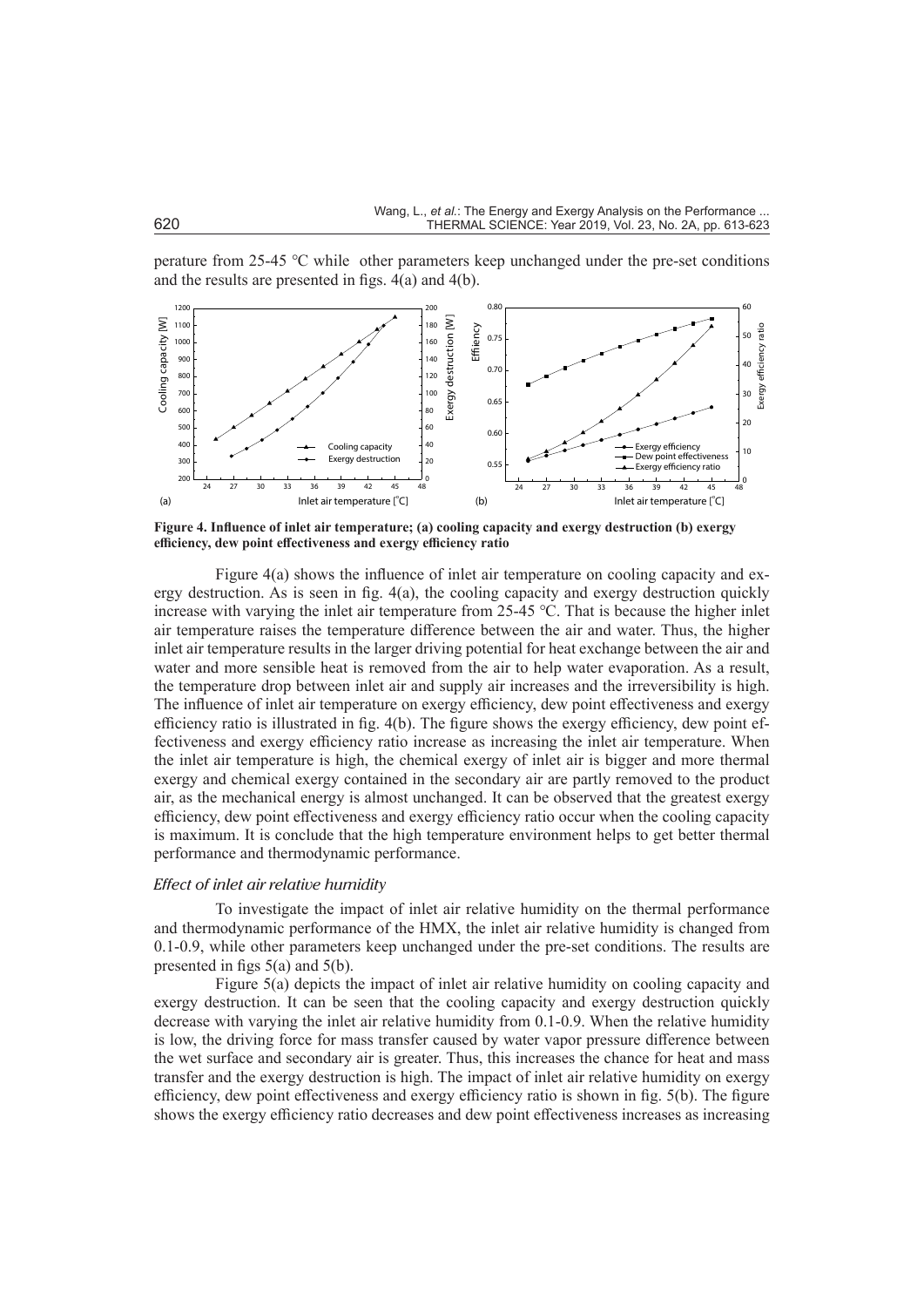

**Figure 5. Influence of inlet air temperature; (a) cooling capacity and exergy destruction, (b) exergy efficiency, dew point effectiveness and exergy efficiency ratio**

the inlet air relative humidity. The difference between inlet dry bulb temperature and dew point temperature is smaller at high relative humidity, so the dew point effectiveness may increase in a higher relative humidity derived by eq. (12). Thus, the dew point effectiveness cannot be considered as a reasonable parameter to characterize the thermal performance of the HMX. When the relative humidity is low, the chemical exergy of inlet air is bigger and the supply air gets more thermal exergy, as the mechanical energy is almost unchanged. Thus, higher exergy efficiency ratio is obtained as the relative humidity is low. Moreover, it can be observed that the exergy efficiency firstly increases towards a maximum value when the inlet air relative humidity is 0.6, and then falls with the increase of inlet air relative humidity. Therefore, both energy and exergy analyses should be considered for the optimization of the process to get the best thermal performance at permissible level of thermodynamic cost.

#### **Conclusions**

A mathematical model for the counter-flow HMX of dew point IEC has been developed by making a few reasonable hypotheses based on the heat and mass transfer theory. The model was validated by the experimental results from the literature. An exergy balance is derived in order to determine the exergy destruction associated with heat and mass transfer. The principle of exergy analysis in the HMX is discussed and the effects of inlet air temperature and relative humidity on the thermal performance and thermodynamics performance of the HMX are performed. The main conclusions can be drawn from the present study as follows.

- On account of the Second law of thermodynamics, the process of evaporative cooling in the HMX is accompanied by sacrificing the chemical exergy and the thermal exergy partly contained in the secondary air for the sake of increasing the thermal exergy of product air, as the change of mechanical exergy is very small.
- The cooling capacity, exergy efficiency, dew point effectiveness and exergy efficiency ratio are simultaneously increasing when the inlet air temperature rises. It means that the better thermal performance and thermodynamic performance of the HMX can be got by increasing the inlet air temperature.
- The cooling capacity and exergy efficiency ratio are decreasing with increasing the inlet air relative humidity, while the dew point effectiveness is opposite to that. When the inlet air relative humidity is 0.6, the maximum exergy efficiency is obtained. Furthermore, it is found that the dew point effectiveness cannot be considered as a reasonable parameter to characterize the thermal performance of the HMX with the inlet air relative humidity varying.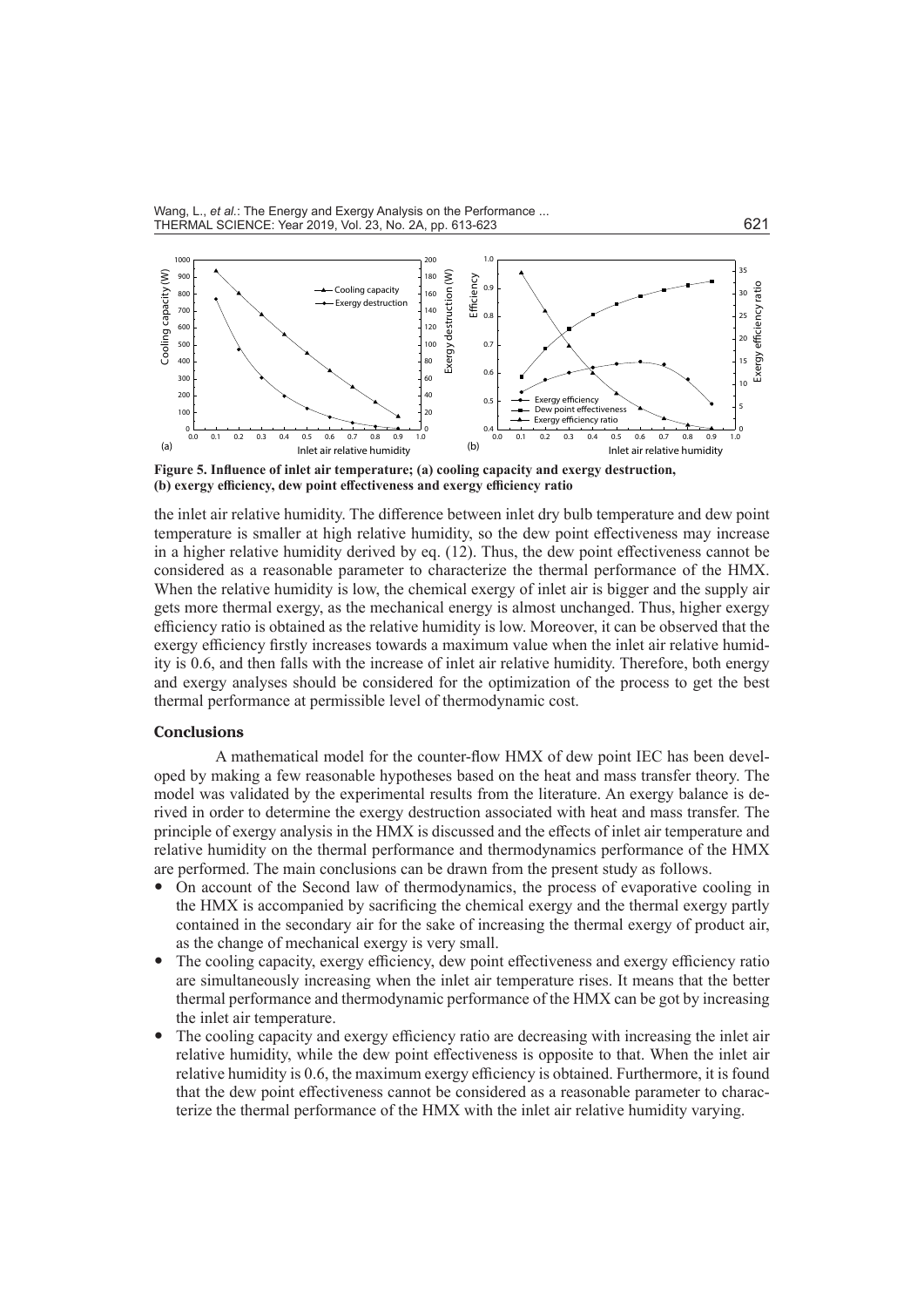For further and better understanding of the heat and mass transfer occurred in the M-cycle counter-flow configuration, some operational and structural parameters that affect the thermal performance and thermodynamic performance of the counter-flow HMX were quantitatively analyzed in the future work.

# **Acknowledgment**

The authors would like to acknowledge the financial support provided for this research by Harbin Institute of Technology, China (Grant No. AUGA9833207711).

#### **Nomenclature**

| $\boldsymbol{A}$ | - heat and mass transfer area cell control                                                                 | $\mathcal{X}$     | $-$ distance, $[m]$               |
|------------------|------------------------------------------------------------------------------------------------------------|-------------------|-----------------------------------|
|                  | element, $[m^2]$                                                                                           |                   | Greek symbols                     |
|                  | $c$ - specific heat capacity, [Jkg <sup>-1</sup> K <sup>-1</sup> ]                                         |                   |                                   |
|                  | $D_h$ – Graetz number                                                                                      | $\eta$            | – effectiveness                   |
| e                | $-$ specific exergy, $[Jkg^{-1}]$                                                                          | $\rho$            | $-$ density, [kgm <sup>-3</sup> ] |
|                  | $EER_{ex}$ – exergy efficiency ratio                                                                       | $\varphi$         | - relative humidity               |
| $\boldsymbol{h}$ | - heat transfer coefficient, $[Wm^{-2}K^{-1}]$                                                             |                   |                                   |
|                  | $h_m$ – mass transfer coefficient, [ms <sup>-1</sup> ]                                                     | <b>Subscripts</b> |                                   |
| i                | $-$ enthalpy, $[Jkg^{-1}]$                                                                                 | a                 | $-$ air                           |
| l                | $-$ length, $[m]$                                                                                          |                   | $da - dry air$                    |
|                  | Le $-$ Lewis number                                                                                        |                   | $db - dry \text{ bulb}$           |
|                  | $m$ – mass flow rate, [kgs <sup>-1</sup> ]                                                                 |                   | $dp = dew$ point                  |
|                  | $I -$ exergy destruction, [W]                                                                              |                   | $ch$ – chemical                   |
| Nu               | – Nusselt number                                                                                           | f                 | $-$ air suppling to room          |
| $p_{-}$          | $-$ theoretical fan power, [W]                                                                             |                   | $\sin$ - inlet                    |
| $\overline{P}$   | $-$ pressure, [Pa]                                                                                         | $1 \quad$         | $-\lambda$ latent                 |
| $\triangle P$    | - pressure loss, [Pa]                                                                                      |                   | $me$ – mechanical                 |
| Pr               | - Prandtl number                                                                                           |                   | $out - outlet$                    |
|                  |                                                                                                            | p                 | $-$ primary air                   |
|                  | $q$ - heat transfer rate, [W]<br>$Q$ - cooling capacity, [W]<br>$R$ - gas constant, [Jmol <sup>-1</sup> K] | $S$ and $S$       | - secondary air                   |
|                  | - gas constant, $[{\rm Jmol^{-1}K^{-1}}]$                                                                  |                   | $sat$ – saturation state          |
| Re               | - Reynolds number                                                                                          |                   | $sen$ – sensible                  |
| S                | $-$ entropy, $[Jkg^{-1}]$                                                                                  | t                 | - total                           |
| T                | - thermodynamic temperature, $[K]$                                                                         |                   | $th$ – thermal                    |
| t                | - Celsius temperature, $[°C]$                                                                              |                   | $v - water vapor$                 |
| $V_{-}$          | - air volume flow rate, $[m3s-1]$                                                                          | W -               | – water                           |
| W                | - humidity ratio, [kg moisture/kg dry air]                                                                 | $\mathbf{0}$      | - reference state                 |

# **References**

- [1] Gillan, L., Maisotsenko Cycle for Cooling processes, *Int. J. Energy Clean Environ*, *9* (2008), 1-3, pp. 47-64
- [2] Zhao, X. D., *et al*., Numerical Study of a Novel Counter-Flow Heat and Mass Exchanger for Dew Point Evaporative Cooling, *Applied Thermal Engineering*, *28* (2008), 14-15, pp. 1942-1951
- [3] Riangvilaikul, B., Kumar, S., Numerical Study of a Novel Dew Point Evaporative Cooling System, *Energy and Buildings*, *42* (2010), 11, pp. 2241-2250
- [4] Zhan, C. H., *et al*., Comparative Study of the Performance of the M-Cycle Counter-Flow and Cross-Flow Heat Exchangers for Indirect Evaporative Cooling – Paving the Path Toward Sustainable Cooling of Buildings, *Energy*, *36* (2011), 12, pp. 6790-6805
- [5] Xu P., *et al*., Numerical Investigation of the Energy Performance of a Guideless Irregular Heat and Mass Exchanger with Corrugated Heat Transfer Surface for Dew Point Cooling, *Energy*, *109* (2016), Aug., pp. 803-817
- [6] Lin J., *et al*., Study on Dew Point Evaporative Cooling System with Counter-Flow Configuration, *Energy Conversion and Management*, *109* (2016), Feb., pp. 153-165
- [7] Riangvilaikul B., Kumar S., An Experimental Study of a Novel Dew Point Evaporative Cooling System, *Energy and Buildings*, *42* (2010), 5, pp. 637-644